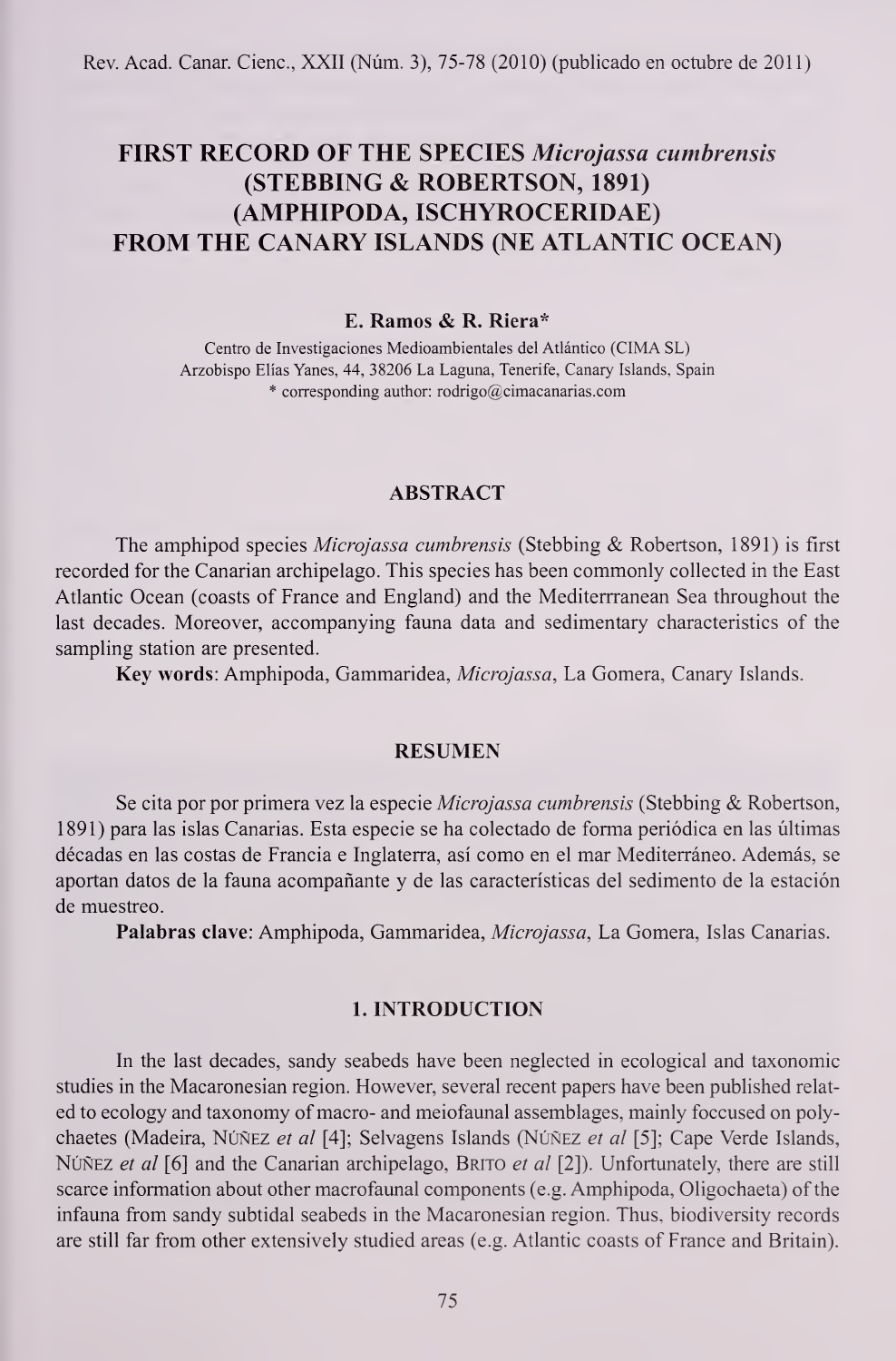One of the taxonomic groups that belongs to macrofaunal assemblages in sediments are amphipods (gammarids and caprellids). This taxa is mainly composed by surface-deposit feeders that inhabit in the first layers of the sediment surface (Brito [1]), however, amphipods have been received little attention in the last years in ecological and taxonomic studies (RIERA ET AL [8, 9], ORTIZ ET AL [7]).

During an ecological study of the sediments in San Sebastian de La Gomera, one specimen of an unpreviously described species of gammarid from the Canary Islands was collected. Microjassa cumbrensis has been formerly described in the Atlantic Ocean and the Mediterranean Sea (CONRADI & GONZÁLEZ [3]).

## 2. MATERIAL AND METHODS

Samples were collected by means of a "Cak Foster" dredge, with 28-litres capacity. Samples were fixed by 4% formaldehyde during <sup>48</sup> hours and then, sieved in <sup>a</sup> 0.5 mm mesh size. Specimens were separated under a stereomicroscope and preserved in 70° ethanol. Specimens were identified by means of a stereomicroscope Nikon SMZ-800 and pictures were taken with an attached camera (EOS-500D).

The studied specimens were stored in the invertebrate collection of CIMA (Centro de Investigaciones Medioambientales del Atlántico SL).



Figure 1.- Map showing sampling station (•).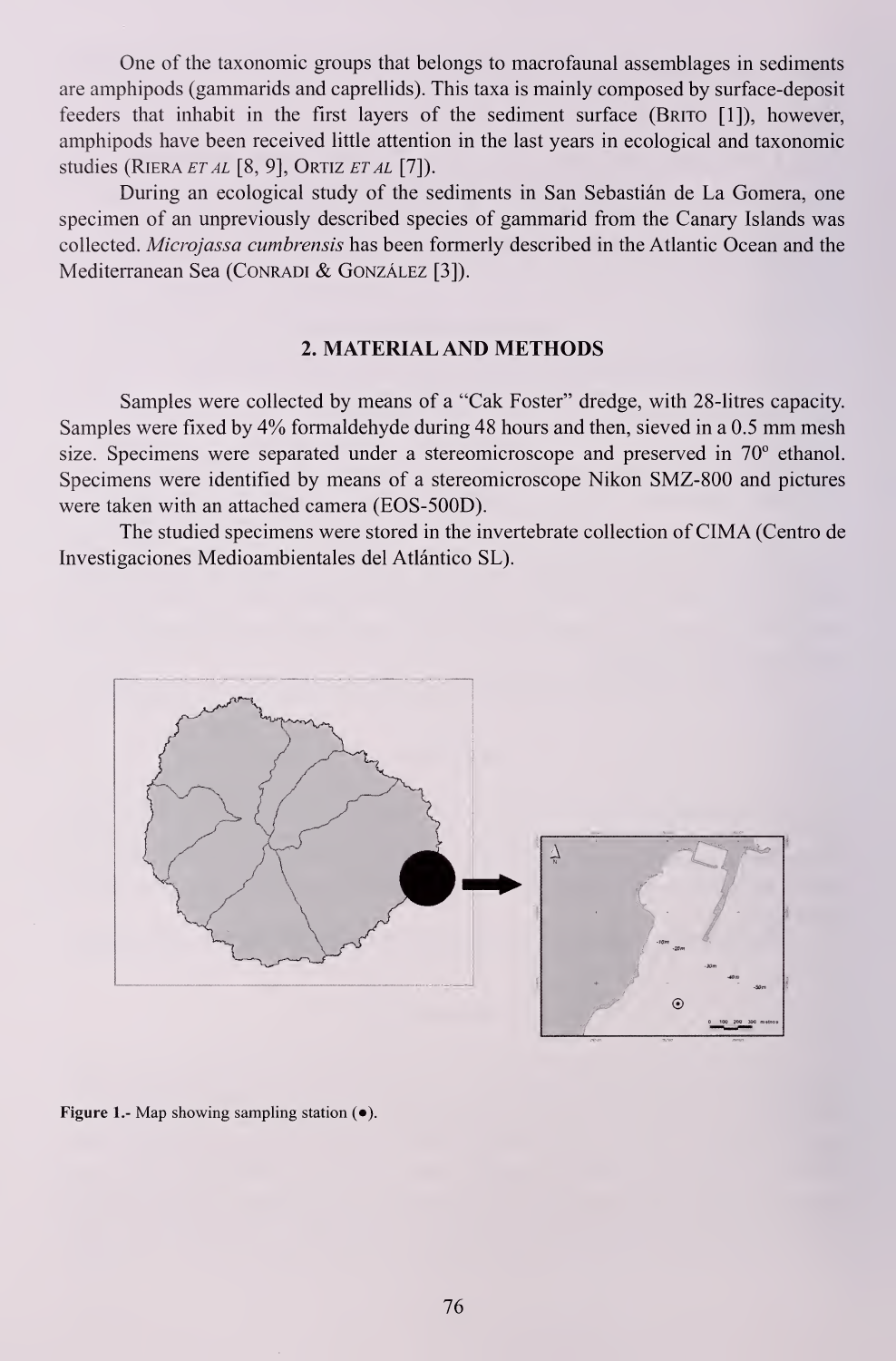## 3. SYSTEMATICS

# Order AMPHIPODA Latreille, <sup>1816</sup> Suborder Gammaridea Dana, 1852 Family Ischyroceridae Stebbing, 1899

# Microjassa cumbrensis (Stebbing & Robertson, 1891) (Figure 2)

Podocerus cumbrensis Stebbing & Robertson, 1891: 38. Microjassa cumbrensis Stebbing, 1899: 240.

Studied material.- La Gomera, off San Sebastian de La Gomera harbour (coordinates: 17°1 <sup>1</sup> '08"N/28°07'95"W), <sup>1</sup> female, March 2009, <sup>30</sup> m deep.

Sediment characterization.- Coarse sands (51%). Organic matter (0.58%).

Description.- Length 2.8 mm, whitish. Coxal plate <sup>1</sup> small, plates 2-4 very large and equal, being broad the last one (plate 4). Head triangular, with broad lateral lobes. Eyes large and round. Antennae with few long setae (10-15); antenna <sup>1</sup> short, with flagellum articulat ed (3-4) and accesory flagellum very small (1-articulate). Antenna 2 almost equal than 1, flagellum articulated  $(3-4)$ . Gnathopod 1 propod ovoid, palm with 3 slender spines, dactylus slender with inner margin with tooth. Gnathopod 2 similar to 1, except merus with an enlarged posterior lobe. Pereopods long and slender, 5-7 basis broad and slightly oval. Uropods 1-2 with outer ramus slightly shorter than inner. Uropod 3 with elongate peduncle, inner ramus with an apical spine, outer ramus with distal denticles.



Figure 2.- Microjassa cumbrensis. Female. Scale: 0.5 mm.